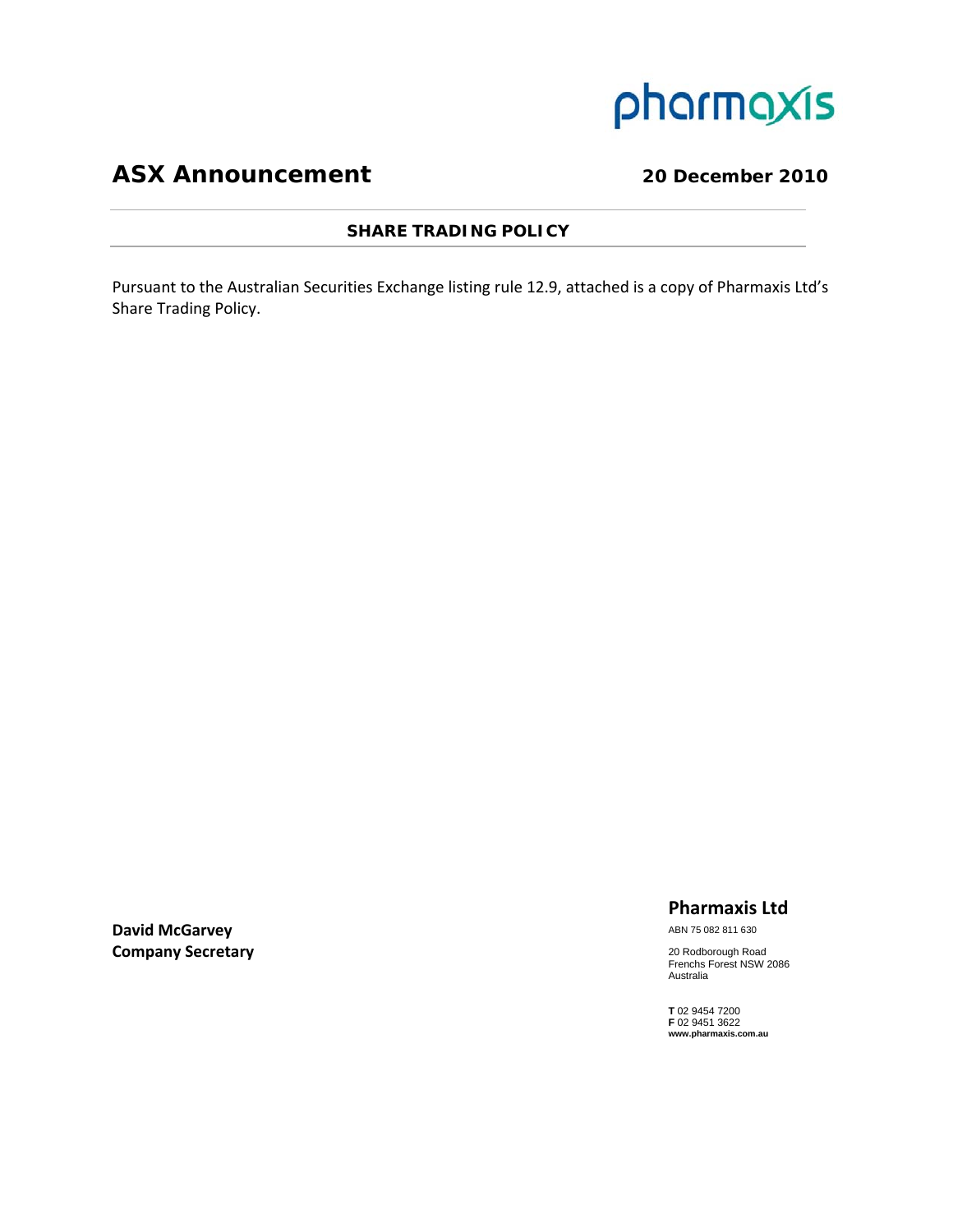# pharmaxis

## **Pharmaxis Ltd Share Trading Policy**

#### **1. Introduction**

Ordinary Shares of **Pharmaxis Ltd** are listed on the Australian Securities Exchange (**ASX**) and its American Depositary Shares (**ADS**) are able to be traded in the US through a Level I American Depositary Receipt (ADR) program. Directors, officers and employees of Pharmaxis are encouraged to be shareholders of the Company. Additionally, a number of Directors, officers and employees of Pharmaxis may become shareholders of the Company by way of the Company's employee equity plans. Trading of the Company's Ordinary Shares is governed by, amongst other things, the Corporations Act 2001 (**Corporations Act**) and the ASX Listing Rules and trading of the ADSs is governed by the U.S. Securities Exchange Act of 1934 (**Exchange Act**). The provisions regulating the trading of Ordinary Shares on the ASX prohibit people in possession of "Inside Information" from using the information to trade in the relevant shares or to communicate that information to others. It is therefore important that Directors, officers and employees of Pharmaxis exercise due care in the timing of any trading in Pharmaxis shares, and ensure that at all times they comply with the law in connection with trading Pharmaxis shares. For the purposes of this policy Ordinary Shares and ADS are referred to as "shares" or "securities".

#### **2. Purpose**

This policy sets out the Company policy on trading in Pharmaxis shares by the Directors, officers and employees of the Company. The purpose of this policy is:

- to assist Directors, officers and employees and certain of their associates to comply with their personal obligations to avoid conduct known as "insider trading";
- to protect Pharmaxis against potentially damaging adverse inferences being drawn that any of its Directors, officers or employees and certain of their associates may have engaged in unlawful activity, or acted for their personal benefit using information not generally available to the public; and
- to enable Pharmaxis to comply with its obligations under applicable securities legislation and ASX Listing Rules.

### **3. What is "Insider Trading"?**

The Corporations Act contains three distinct, but related, offences of insider trading. In summary terms, the offences prevent a person in possession of "Inside Information" from the following actions:

- to trade in the relevant securities or to enter into an agreement to trade in the securties of the Company;
- procuring another person to trade in the relevant securities or to enter into an agreement to trade in the securities of the Company; or
- directly or indirectly communicating the Inside Information, or causing the Inside Information to be communicated, to another person who is likely to trade in the securities in the Company or procure someone else to trade in the securities of the Company.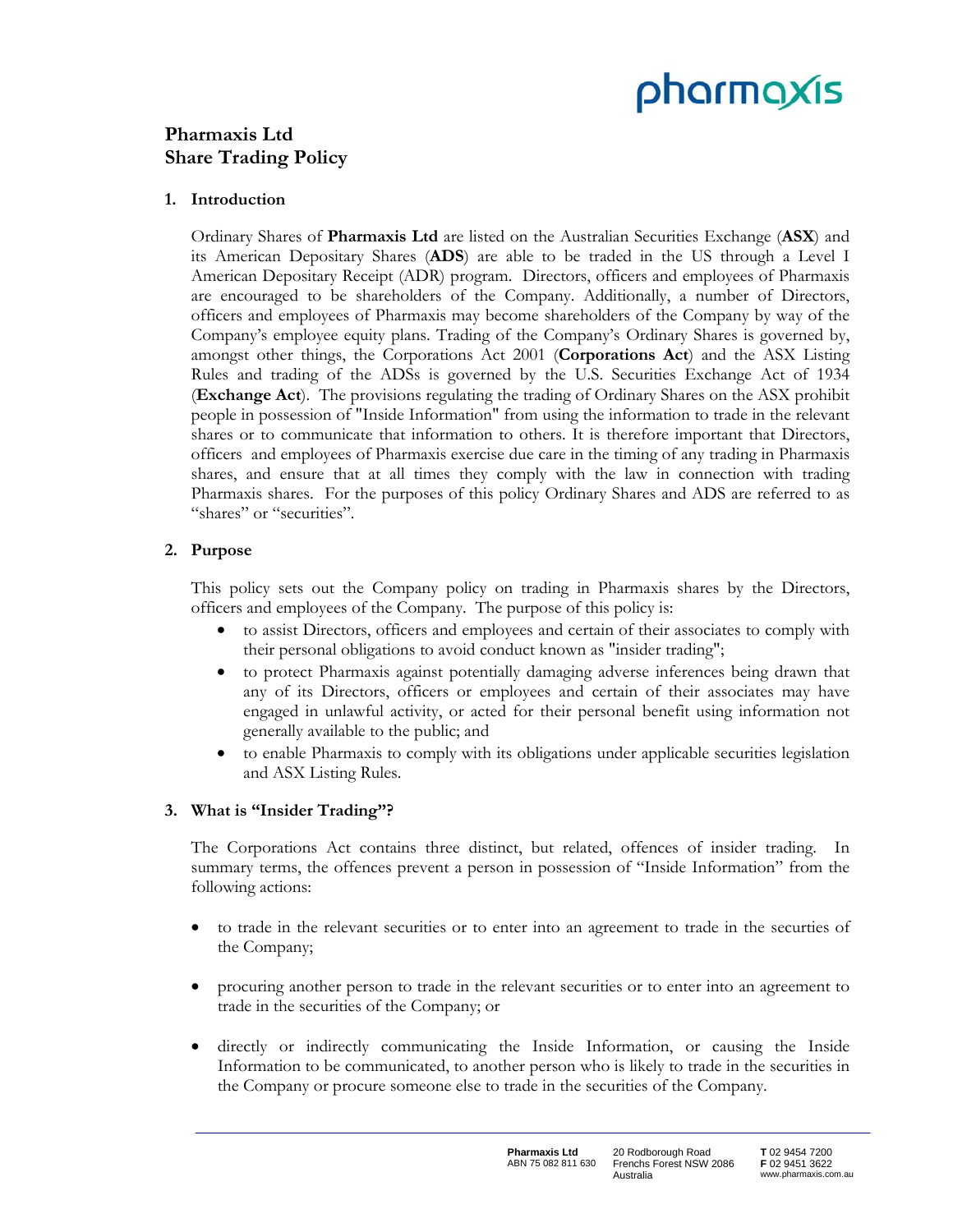The prohibitions relate to the Company's Ordinary Shares and ADSs and all other forms of securities including options, debentures, and units.

The U.S. securities laws have generally analogous provisions.

In general terms, "Inside Information" is regarded as being information:

- that a person possesses or is taken to possess which is not generally available and which the persons knows or reasonably ought to know is not generally available; and
- if made generally available, a reasonable person would expect the information to have a material effect on the price or value of the shares (**price sensitive information**). A reasonable person would be taken to expect information to be price sensitive information if the information would influence people who commonly invest in shares in deciding whether or not to trade the Company's shares.

Inside Information could relate to internal actions, proposals or intentions of the Company or actions of parties external to the Company.

Examples of internal actions, proposals or intentions of the Company that may constitute Inside Information include, but are not limited to:

- mergers, acquisitions, sales or reconstructions;
- significant disputes or litigation;
- liquidity and cash flow information;
- changes in the asset values or valuations;
- profit and profit forecasts;
- buybacks of the Company's shares;
- capital raisings/share issues;
- awarding of government research grants;
- dividend announcements;
- recruitment or resignation of key personnel;
- results from preclinical or clinical trials or other material events arising in the course of preclinical or clinical trials;
- registration of the Company's product by a government agency in a material market authorising the sale of the Company's products to commence; and
- significant agreements with other companies.

Examples of actions by parties external to the Company that may constitute Inside Information include: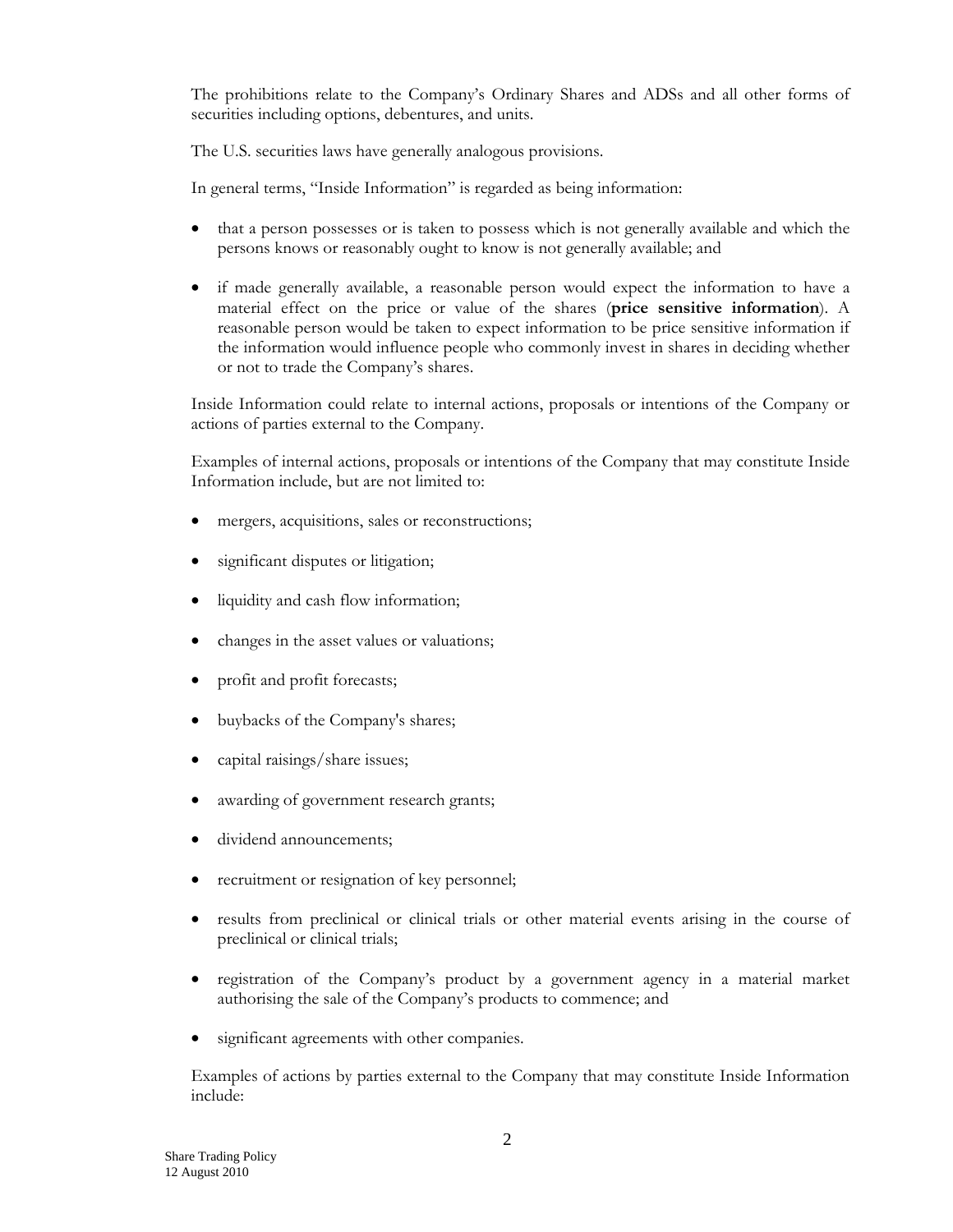- substantial acquisitions or disposals of the Company's shares;
- changes to the competitive environment in which the Company operates; and
- takeover and merger activity.

#### **4. Penalties**

Civil and criminal penalties for breaches of prohibitions are severe and include substantial fines and/or imprisonment for up to five years under Australian law.

#### **5. Trading Shares**

In order to assist Directors, officers and employees to avoid breaching the prohibitions, this policy:

- stipulates "Trading Blackout Periods" during which no trading may be carried out;
- details the people to whom relevant aspects of the policy apply; and
- sets out when approval is required from the Company and when the Company is required to be notified after trading activity.

#### **6. Trading Blackout Periods**

Unless otherwise advised by the Company Secretary, Trading Blackout Periods are in force from the following dates:

- 1<sup>st</sup> January
- 1st April
- $1<sup>st</sup>$  July
- 1<sup>st</sup> October
- Other periods as advised by the Company Secretary in anticipation of significant announcements to the market (or otherwise).

Trading Blackout Periods remain in force until advised by the Company Secretary. Typically the Company Secretary will close a Trading Blackout Period following release to the market of any one of the following Company announcements:

- Quarterly Report to Shareholders;
- Updated Investor Presentation;
- Annual General Meeting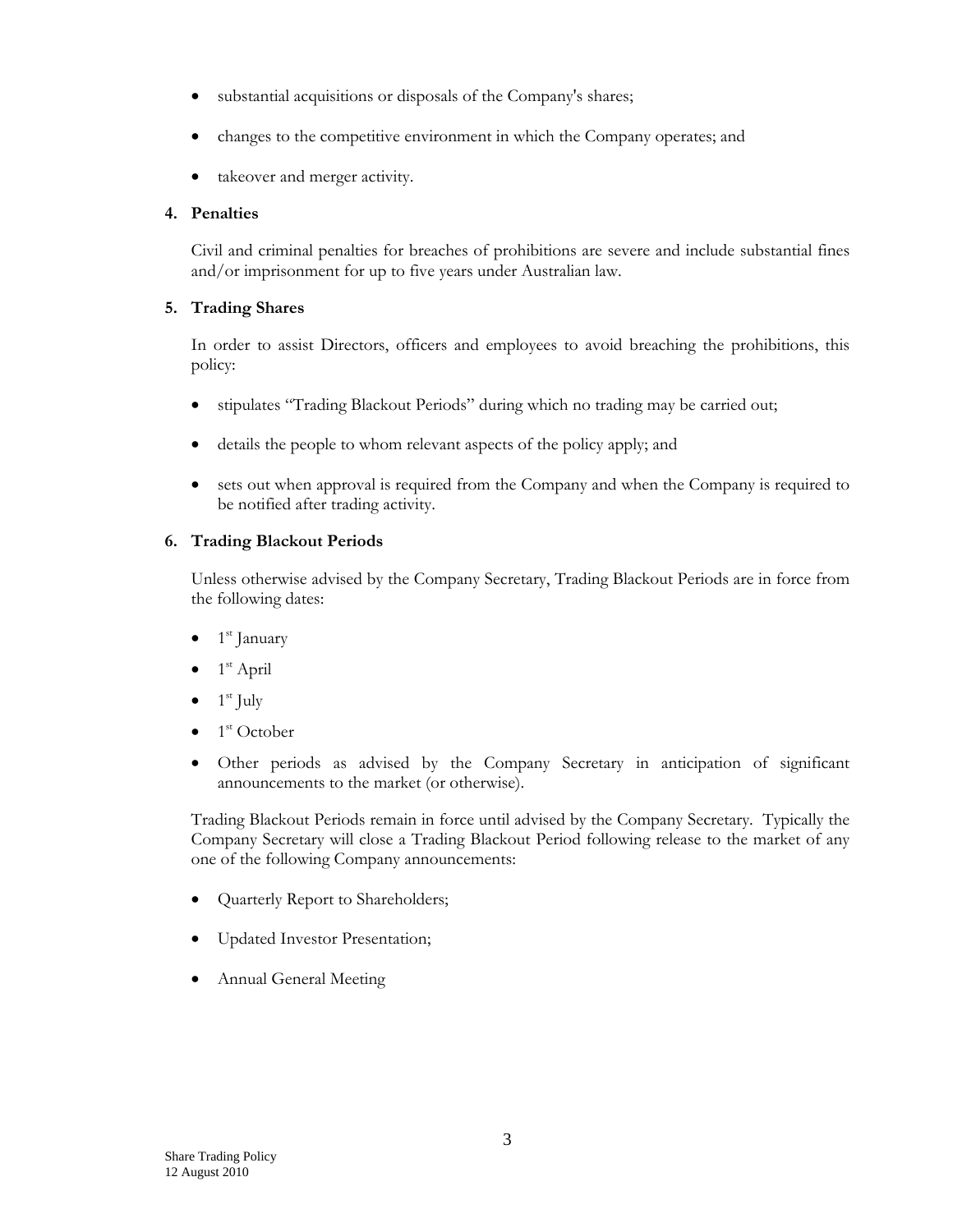#### **7. People to Whom This Policy Applies**

#### 7.1. Employees and Persons Connected with Employees

This policy extends to all Employees and certain people connected to Employees including:

- their spouse;
- any of their children (including step-children) less than 18 years old;
- their nominee, including an investment manager managing funds on their behalf (subject to paragraph General Exceptions below);
- a trust of which they, any member of their immediate family, or any family controlled company, are the trustee or beneficiary;
- a person in partnership with them or any of their connected persons mentioned above (acting in his or her capacity as such); and
- a company which they or their family control.

#### 7.2. Designated Persons

Designated Persons for the purpose of this policy are as follows:

- Directors and the Company Secretary of Pharmaxis;
- Direct reports to the Chief Executive Officer, and their direct reports;
- any other person who is notified that they are a Designated Person by the Pharmaxis Chief Executive Officer or the Company Secretary; and
- persons connected with Designated Persons as described in paragraph 7.1.

These persons are referred to in this Policy as "Designated Persons"*.*

#### **8. Trading Rules**

#### 8.1. General rules for All Employees (including Designated Persons)

- Employees of the Company must at all times abide by the rules and regulations governing the trading of shares in the Company including, without limitation, any applicable provisions of the Corporations Act, the ASX Listing Rules and this policy.
- Employees must not trade in Pharmaxis securities or enter into an agreement to trade in Pharmaxis securities when they are in possession of Inside Information.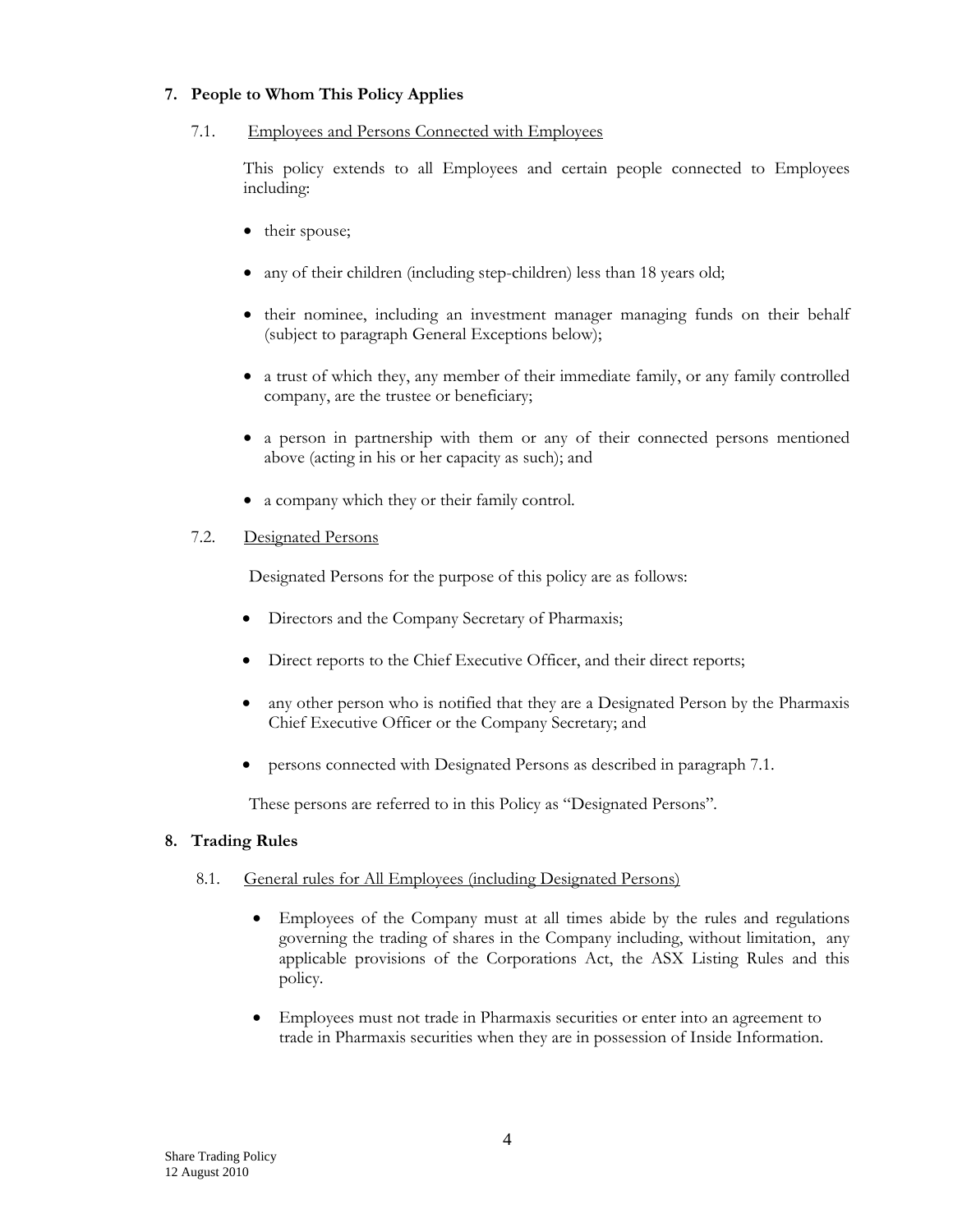- Employees with Inside Information must not at any time procure another person to acquire, or dispose of, or enter into an agreement to acquire, or dispose of, the shares of the Company.
- Employees with Inside Information must not at any time, directly or indirectly, communicate any Inside Information, or cause the information to be communicated if the employee knows, or ought to reasonably to know, that the other person would be likely to acquire or dispose, or enter into an agreement to acquire or dispose, of the relevant shares or procure another person to acquire or dispose of the shares.
- Employees are not permitted to trade in Pharmaxis securities under this policy during a Trading Blackout Period. There are no exceptions to this requirement.
- From time to time Employees may gain Inside Information of the shares of another company as a result of their involvement with the company. The insider trading provisions apply equally to that information.
- Employees must not trade in Pharmaxis derivatives or enter into transactions which operate to limit the economic risk of holding unvested securities (shares, options or performance rights) in Pharmaxis. The exercise of options or performance rights granted under the Pharmaxis Employee Option Plan does not constitute trading in derivatives.
- Employees (other than Designated Persons) are permitted under this policy to trade in Pharmaxis securities other than during a Trading Blackout Period, provided they are not in possession of Inside Information relating to Pharmaxis which has not been made public and are in compliance with this policy and the law.

#### 8.2. Share Trading Policy Applicable to Designated Persons

Designated Persons are permitted to trade in Pharmaxis securities under this policy other than during a Trading Blackout Period, provided they are not in possession of Inside Information relating to Pharmaxis which has not been made public, they and are in compliance with this policy and the law, and they have sought and obtained prior written clearance from the Company Secretary (see Trading Approvals below).

#### 8.3. Notification of Trading by Directors

Each of the Directors is required to notify the Company Secretary within two business days after any change in their interests in Pharmaxis securities, or the interests of any of the persons listed above who are associated with them and fall within the broader definition of Designated Persons.

This enables Pharmaxis to notify the ASX of the change in the Director's or connected person's interests, which must occur by the end of the business day following the receipt of the notification.

#### **9. Insider Information Relating to Other Companies**

If Directors, officers or employees have price sensitive information relating to a company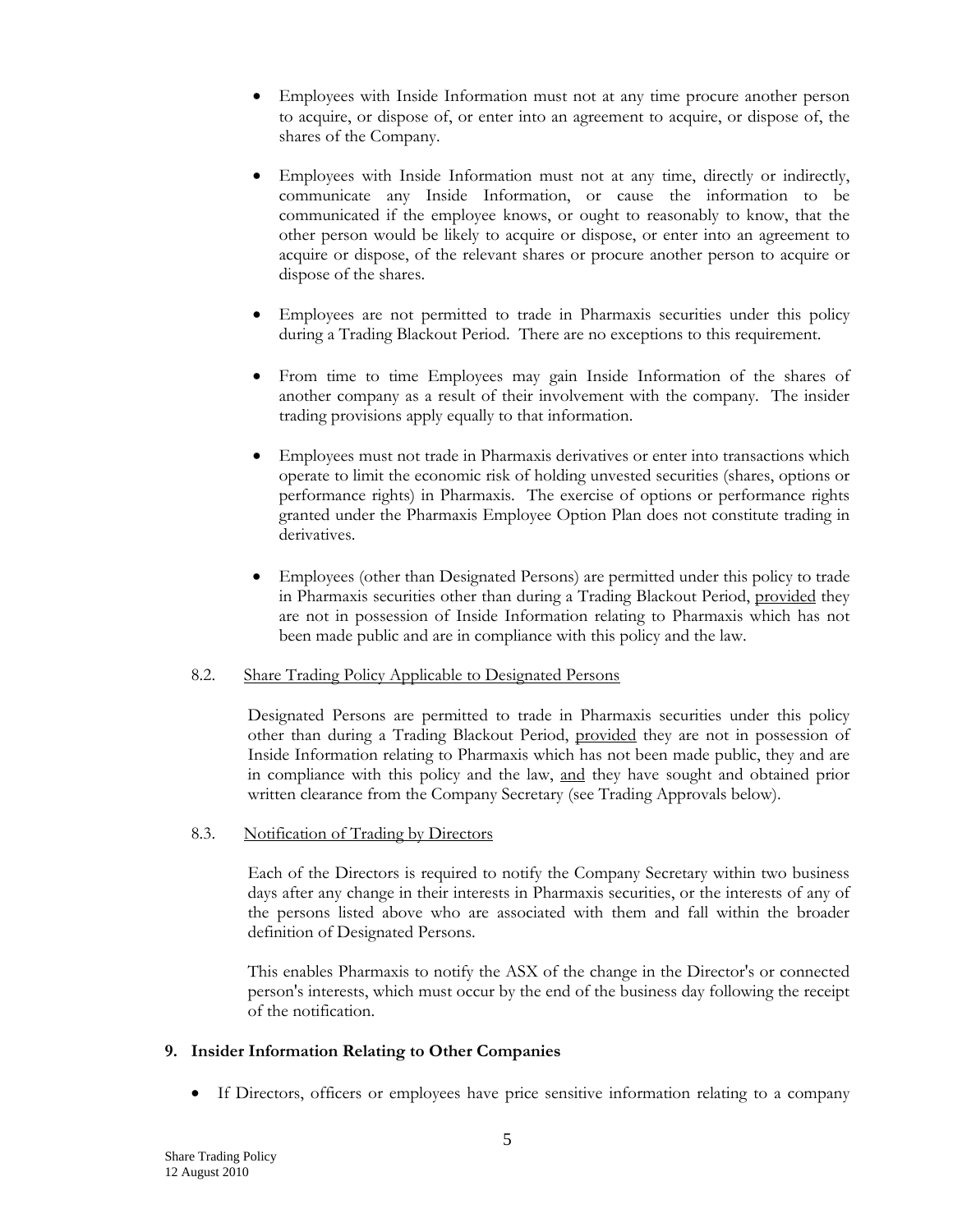other than Pharmaxis, which has been obtained as a result of their involvement with the Company, the same principles apply in relation to the trading of shares in that company. Apart from the application of the insider trading restrictions, Directors, officers and employees are also bound by obligations of confidentiality in relation to information obtained in the course of their duties in respect of third parties.

#### **10. Trading Approvals**

- When a Trading Approval is required, it is to be obtained in writing (including email) from the Company Secretary before the person trades in Pharmaxis securities (including trading in shares issued on the exercise of employee options). The Company Secretary must obtain approval from the Pharmaxis Chairman in order to trade in Pharmaxis securities.
- To obtain a Trading Approval a person must submit a request for approval in writing giving and include a statement that the person is not in possession of any Inside Information and that to the best of their knowledge and belief they are in compliance with this policy and the law.
- If approval is given, the person may ordinarily trade shares within the five business days after receiving the approval. The person will be notified if their ability to trade shares changes within those five business days. A further application will need to be made if no trading takes place within the five business days.
- Persons may not be given clearance to trade in Pharmaxis securities under this policy where price sensitive, non-public information exists in relation to a matter, even though they may not have access to the information.
- Persons who have been told that they cannot trade must not communicate this fact to others.

#### **11. General Exceptions to the Trading Restrictions**

This Policy does not apply in the following circumstances

- Trading in a managed securities portfolio where the person is not in a position to influence a choice of the securities acquired or traded in the portfolio;
- Trading under a dividend reinvestment plan where the person has given a standing instruction to reinvest dividends;
- Exercise of options granted under the Pharmaxis Employee Option Plan. However, this policy does apply in respect of the trading in any shares issued as a consequence of the exercise of employee options.

#### **12. Confidentiality Agreements with External Advisers**

It is possible that, as a result of acting for or advising Pharmaxis, external advisers to Pharmaxis may have access to price sensitive information affecting Pharmaxis securities.